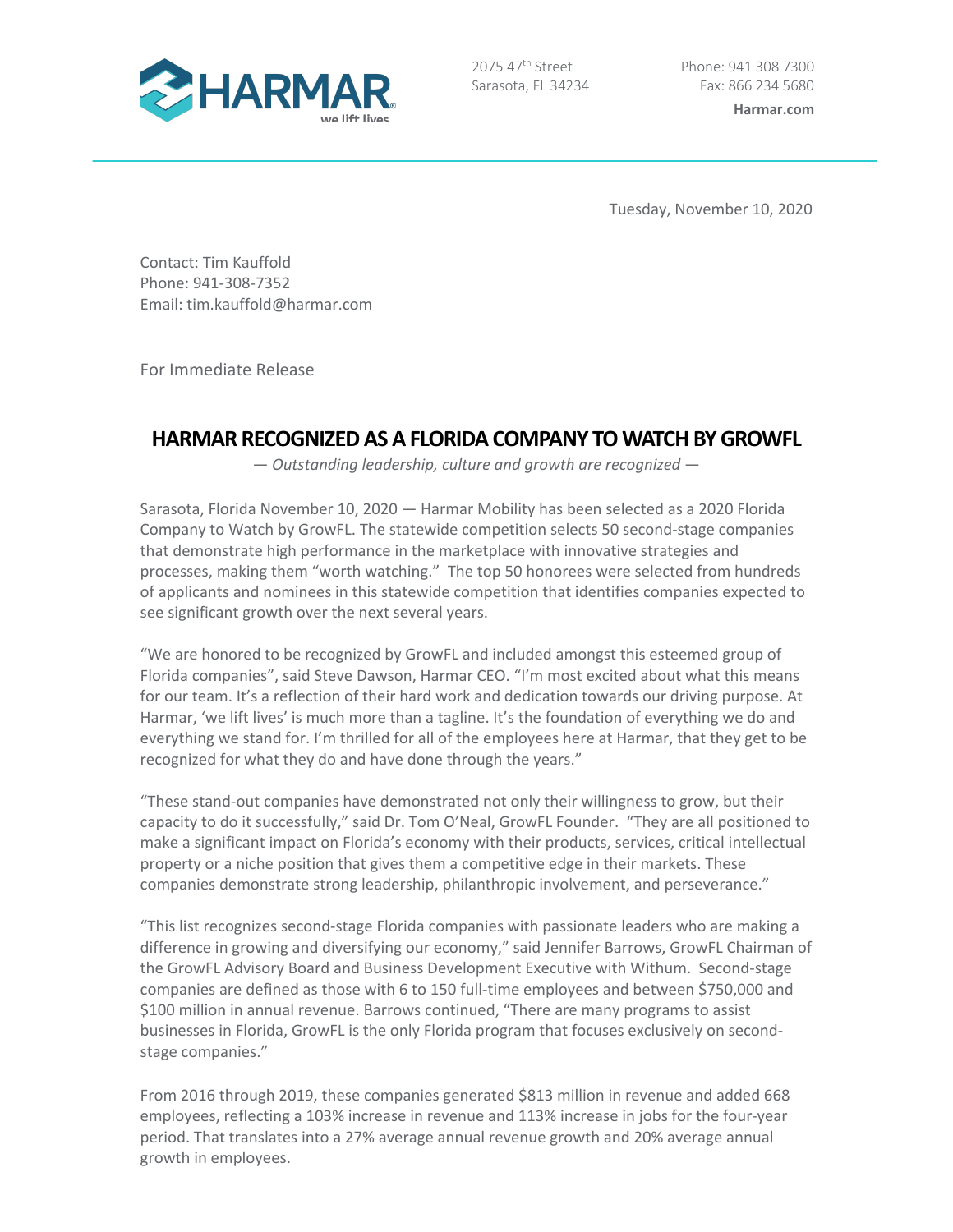

2075 47<sup>th</sup> Street Sarasota, FL 34234

Even through the pandemic, these companies projected continued growth in 2020, with a 15% revenue increase and 17% growth in employees compared to 2019. If their projections hold, these companies will have generated \$1.14 billion in revenue and added 887 employees over the last five years — a 133% increase in revenue and 150% increase in jobs since 2016.

The 2020 GrowFL Florida Companies to Watch awards celebration is brought to you by Nperspective CFO & Strategic Services, in association with the Edward Lowe Foundation.

For more information, visit https://www.growfl.com/flctw20/about-flctw/

# **About Harmar Mobility**

Based in Sarasota, Florida, Harmar is a leading manufacturer of mobility solutions, specializing in wheelchair lifts for automobiles, stair lifts for homes, and residential and commercial vertical platform lifts. The company was founded in 1998 with the mission to use meaningful innovation to increase independence and improve quality of life for the millions of people with accessibility difficulties. Inspired by a driving purpose, we lift lives.

# **About GrowFL:**

GrowFL is dedicated to support and accelerate the growth of second-stage companies throughout Florida, by providing their leaders focused, efficient, and timely access to resources they deem important, such as connections with other second-stage company leaders, and to professional organizations whose expertise, experience, and products lead to the second-stage company's continued growth and prosperity resulting in diversification and growth of Florida's economy. GrowFL Florida Companies to Watch celebrates growing second-stage companies headquartered in Florida. Companies to Watch was developed by the Edward Lowe Foundation as a unique way to recognize and honor second-stage companies that demonstrate high performance in the marketplace with innovative strategies and processes, making them "worth watching." Presented by GrowFL, in association with Edward Lowe Foundation, Florida Companies to Watch is an awards program like no other. Website: https://www.growfl.com/flctw20/about-flctw/

# **About the Edward Lowe Foundation:**

Established in 1985, the Edward Lowe Foundation is a national, nonprofit organization that supports entrepreneurship through research, recognition, and educational programs, which are delivered through entrepreneur support organizations (ESOs). The foundation focuses on second-stage companies — those that have moved beyond the startup phase and seek significant, steady growth. In addition, the foundation has a second mission of land stewardship and is committed to preserving the natural resources and historically significant structures at Big Rock Valley, its 2,000-acre home in southwest Michigan.

# **About Nperspective:**

Nperspective CFO & Strategic Services, a Florida firm, operates around the country from centers in Orlando, Tampa, and South Florida. The firm was founded 20 years ago to assist small- and medium-sized businesses that need the expertise of seasoned financial executives but are unable to hire that expertise full-time. Many highly profitable companies that could afford a fulltime CFO don't need one daily. To assist these companies, the firm provides senior executives with extensive financial expertise and experience on an as-needed basis, calibrating engagements to specific client needs and resources. Nperspective CFOs provide services such as cash flow planning, strategic planning/business planning/budgeting, assistance with bank